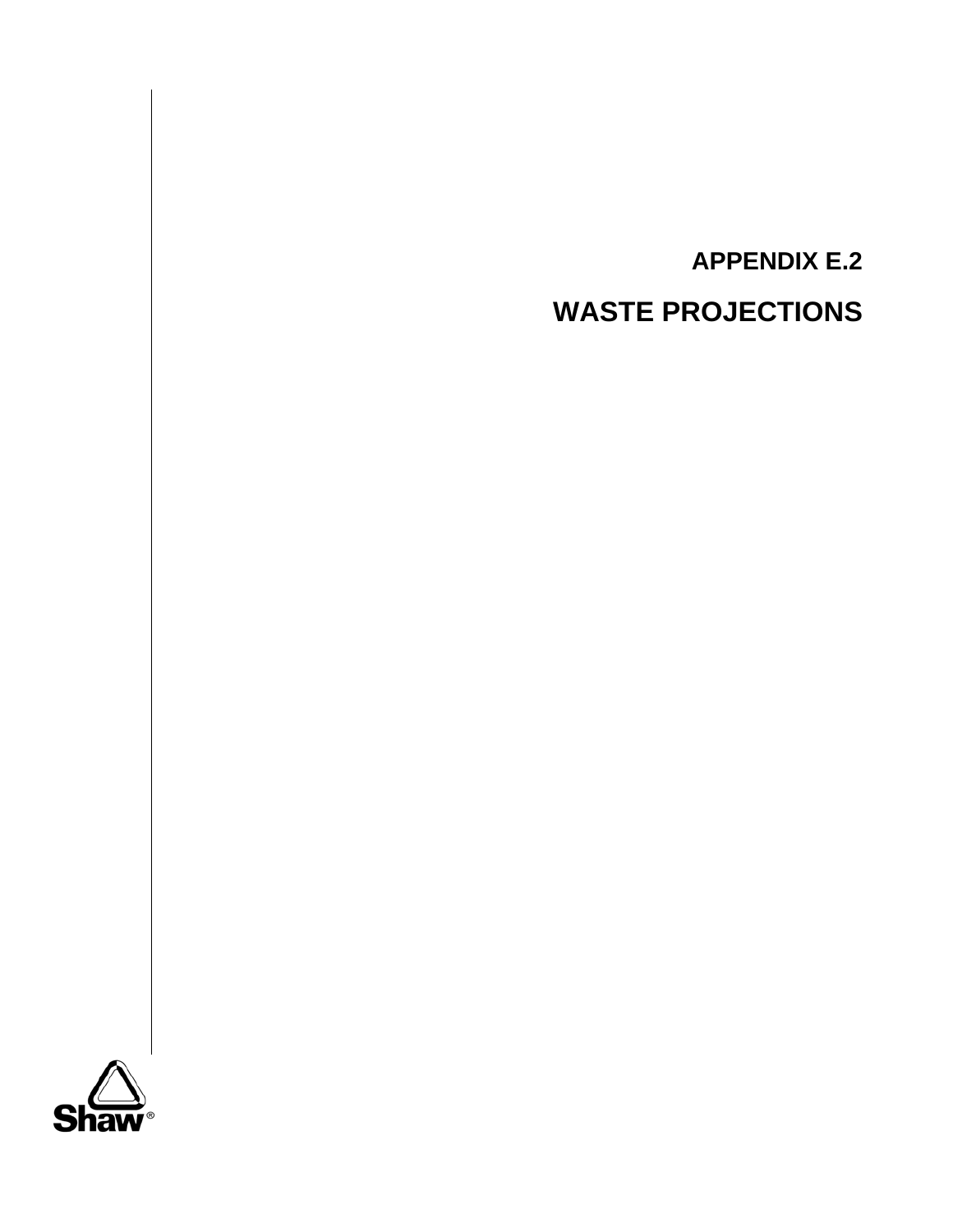TABLE E.2-1. WASTE PROJECTIONS<br>TOTAL WASTE DISPOSAL RATE TABLE E.2-1. WASTE PROJECTIONS TOTAL WASTE DISPOSAL RATE

 $\bar{z}$ 

| County<br>Cook                                       | 2000                                               | 2001                                                       | 2002                                          | 2003                                       | 2004                                          | 2005                                                    | <b>2006</b>                             | 2007                                                     | 2008                                          | 2009                                          | 2010                                          |
|------------------------------------------------------|----------------------------------------------------|------------------------------------------------------------|-----------------------------------------------|--------------------------------------------|-----------------------------------------------|---------------------------------------------------------|-----------------------------------------|----------------------------------------------------------|-----------------------------------------------|-----------------------------------------------|-----------------------------------------------|
| Disposal Rate (pcd)<br>Population                    | 5,376,741<br>$\frac{0}{8}$                         | 5,397,191<br>8,175,395<br>8,175,395                        | 5,417,641<br>7,909,756<br>7,909,756           | 5,438,091<br>7.5<br>7,443,387              | 5,458,541<br>8,268,325<br>8,268,325           |                                                         | 5,499,441<br>7,828,454<br>7,828,454     | 5,519,891<br>7.656,089<br>7,656,089                      | 5,540,341<br>6.875,563<br>6,875,563           | 5,560,791<br>6.8<br>6,900,942                 |                                               |
| Tons Disposed (tpy)<br>Lake                          | 7,850,042                                          |                                                            |                                               |                                            |                                               | 5,478,991<br>8.1<br>8,099,318                           |                                         |                                                          |                                               |                                               | 5,581,241<br>6.8<br>6,926,320                 |
| Population                                           | 644,356                                            | 651,021<br>8.3<br>986,134                                  |                                               |                                            | 671,016<br>8.3<br>1,016,421                   |                                                         | 684,346<br>7.8<br>974,167               |                                                          |                                               |                                               | 711,006<br>6.8<br>882,358                     |
| Disposal Rate (pcd)                                  | $\frac{0}{8}$                                      |                                                            | 657,686<br>80<br>960,222                      | 664,351<br>7.5<br>909,330                  |                                               |                                                         |                                         |                                                          | 697,676<br>6.8<br>865,816                     | 704,341<br>6.8<br>874,087                     |                                               |
| McHenry (8 Eastern Townships)<br>Tons Disposed (tpy) | 940,760                                            |                                                            |                                               |                                            |                                               |                                                         |                                         |                                                          |                                               |                                               |                                               |
| Population                                           | 226,542                                            |                                                            |                                               |                                            |                                               |                                                         |                                         |                                                          |                                               |                                               |                                               |
| Disposal Rate (pcd)<br>Tons Disposed (tpy)           | $\frac{0}{\infty}$                                 |                                                            |                                               |                                            |                                               |                                                         |                                         |                                                          |                                               |                                               |                                               |
| Kenosha (Wisconsin)                                  | 330,751                                            | 231,631<br>8.3<br>350,863<br>151,200<br>153,865<br>253,865 | 236,720<br>8.0<br>345,611                     | 241,809<br>7.5<br>330,976                  | 246,898<br>8.3<br>373,989                     | 677,681<br>1,001,782<br>1,001,782<br>251,987<br>372,500 | 257,076<br>7.8<br>365,948               | 691,011<br>7.6<br>958,432<br>262,165<br>7.623<br>363,623 | 267,254<br>6.8<br>331,662                     | 272,343<br>6.8<br>337,978                     | 277,432<br>6.8<br>344,293                     |
| Population                                           | 149,577                                            |                                                            |                                               |                                            |                                               |                                                         |                                         |                                                          |                                               |                                               |                                               |
| Disposal Rate (pcd)                                  |                                                    |                                                            |                                               |                                            |                                               |                                                         |                                         |                                                          |                                               |                                               |                                               |
| Tons Disposed (tpy)                                  | 242,950                                            |                                                            | 152,823<br>8.9<br>248,223                     | 154,446<br>8.6<br>242,403                  | 156,069<br>9.0<br>256,343                     | 157,692<br>9.0<br>259,009                               | 159,315<br>9.2<br>267,490               | 160,938<br>8.8<br>258,466                                | $162,561$<br>8.2<br>243,273                   | 164, 184<br>8.2<br>245, 701                   | 165,807<br>8.2<br>248,130                     |
| Total/Average<br>Population                          | 6,397,216                                          |                                                            |                                               |                                            |                                               |                                                         |                                         |                                                          |                                               |                                               |                                               |
| Disposal Rate (pcd) (365 days)                       |                                                    | 6,431,043<br>8.3<br>9,766,257<br>94,148                    | 6,464,870<br>8,463,812<br>9,463,812<br>33,090 | 6,498,697<br>7.5<br>8,926,096<br>8,926,096 | 6,532,524<br>8,915,078<br>9,915,078<br>34,668 | 6,566,351<br>8,732,609<br>9,732,609<br>34,030           | 6,600,178<br>7.8<br>9,436,059<br>32,993 | 6,634,005<br>7.6<br>9,236,610<br>32,296                  |                                               | 6,701,659<br>8,358,708<br>8,358,708<br>29,226 |                                               |
| Tons Disposed (tpy)                                  | 9,364,503                                          |                                                            |                                               |                                            |                                               |                                                         |                                         |                                                          |                                               |                                               |                                               |
| Tons Disposed (tpd) (286 days)                       | 32,743                                             |                                                            |                                               |                                            |                                               |                                                         |                                         |                                                          | 6,667,832<br>8,316,314<br>8,316,314<br>29,078 |                                               | 6,735,486<br>8,401,101<br>8,401,101<br>29,374 |
|                                                      | Cumulative Waste:<br>Average Daily<br>2009 to 2022 | 120,879,763 tons<br>30,190 tpd (286 days)                  |                                               |                                            |                                               |                                                         |                                         |                                                          |                                               |                                               |                                               |

1. 2000 population data: U.S. Census.

2. 2030 population forecasts from Chicago Metropolitan Agency for Planning (formerly Northeastern Illinois Planning Commission) and Wisconsin Department of Administration.

3. Population for all other years interpolated between interim year forecasts.

Notes:<br>2. 2000 poulation data: U.S. Census.<br>2. 2000 population forecasts from Chicago Metropolitan Agency for Planning (formerly Northeastern Illinois Planning Commission) and Wisconsin Department of Administration.<br>3. Pop **4.** Disposal rates for 2008 and later years based on disposal rates observed in 2008 (see Appendix E.3). Disposal tonnages in 2008 were reduced compared bo prior years due to the economic downturn.

5. McHenry County Townships in service area include: Algonquin, Dorr, Grafton, Greenwood, Hebron, McHenry, Nunda and Richmond.

6. pcd = pounds per capita per day.

 $7.$  tpy = tons per year.

8. tpd =tons per day.

 $\ddot{\phantom{0}}$